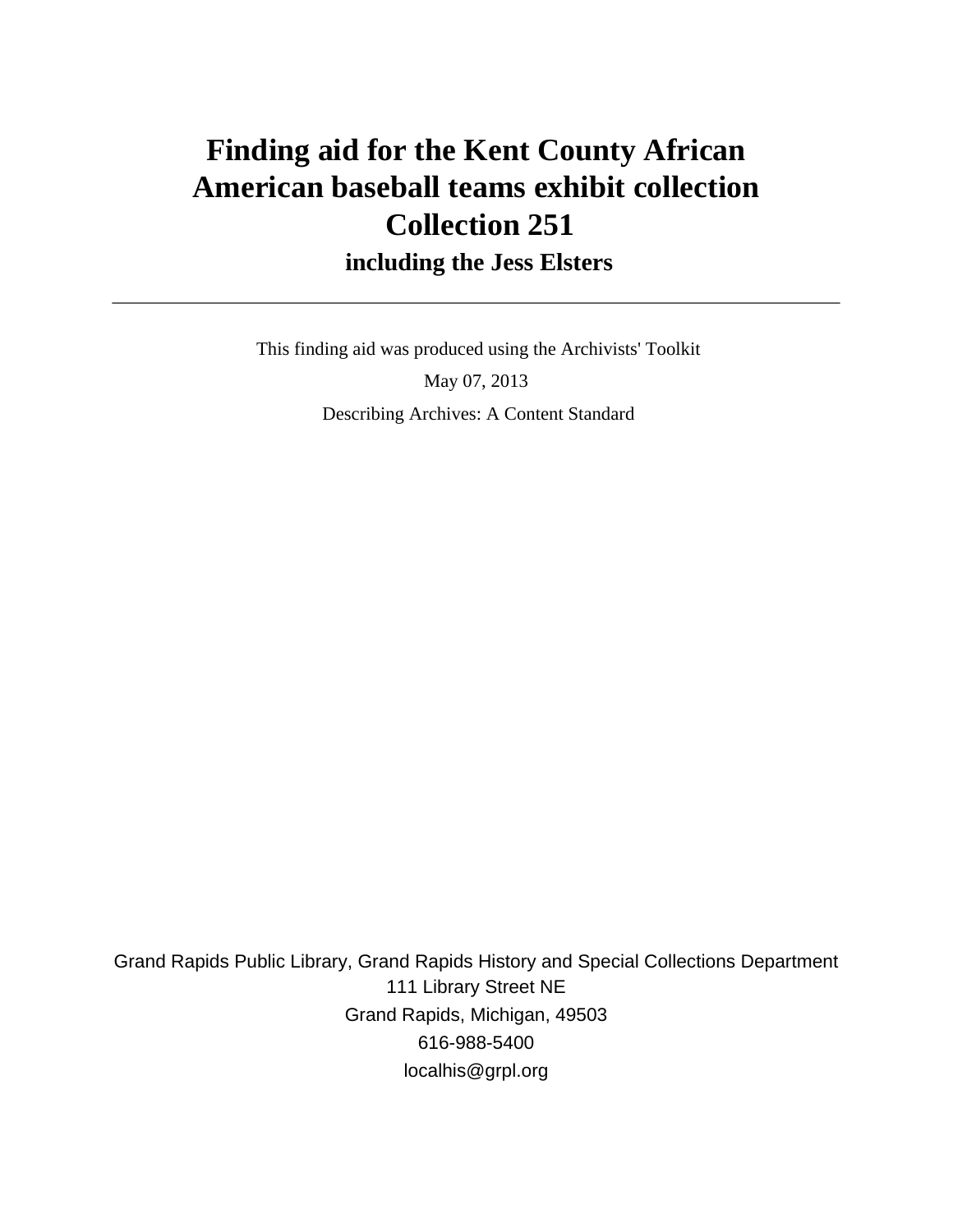## **Table of Contents**

l,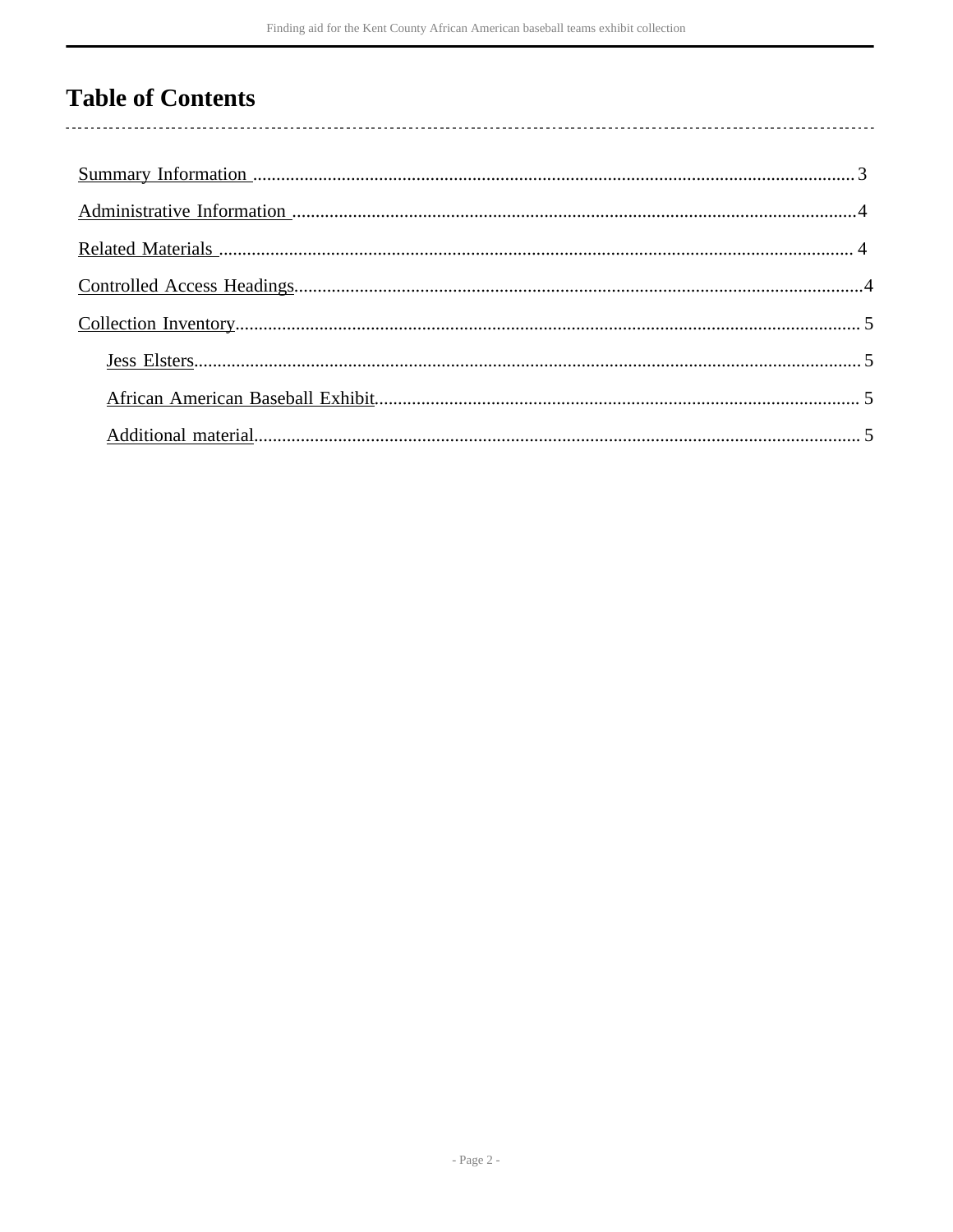# <span id="page-2-0"></span>**Summary Information**

| <b>Repository</b> | Grand Rapids Public Library, Grand Rapids History and Special<br><b>Collections Department</b>                                                                                                                                                                                    |
|-------------------|-----------------------------------------------------------------------------------------------------------------------------------------------------------------------------------------------------------------------------------------------------------------------------------|
| <b>Title</b>      | Kent County African American baseball teams exhibit collection                                                                                                                                                                                                                    |
| <b>Date</b>       | no date                                                                                                                                                                                                                                                                           |
| <b>Extent</b>     | 2.8 Linear feet Four boxes                                                                                                                                                                                                                                                        |
| Language          | English                                                                                                                                                                                                                                                                           |
| <b>Abstract</b>   | The Kent County African American baseball teams exhibit collection,<br>including the Jess Elsters, includes items used in an exhibit in the Local<br>History Department in the early 1990s. Also included are research<br>materials such as newspaper articles about those teams. |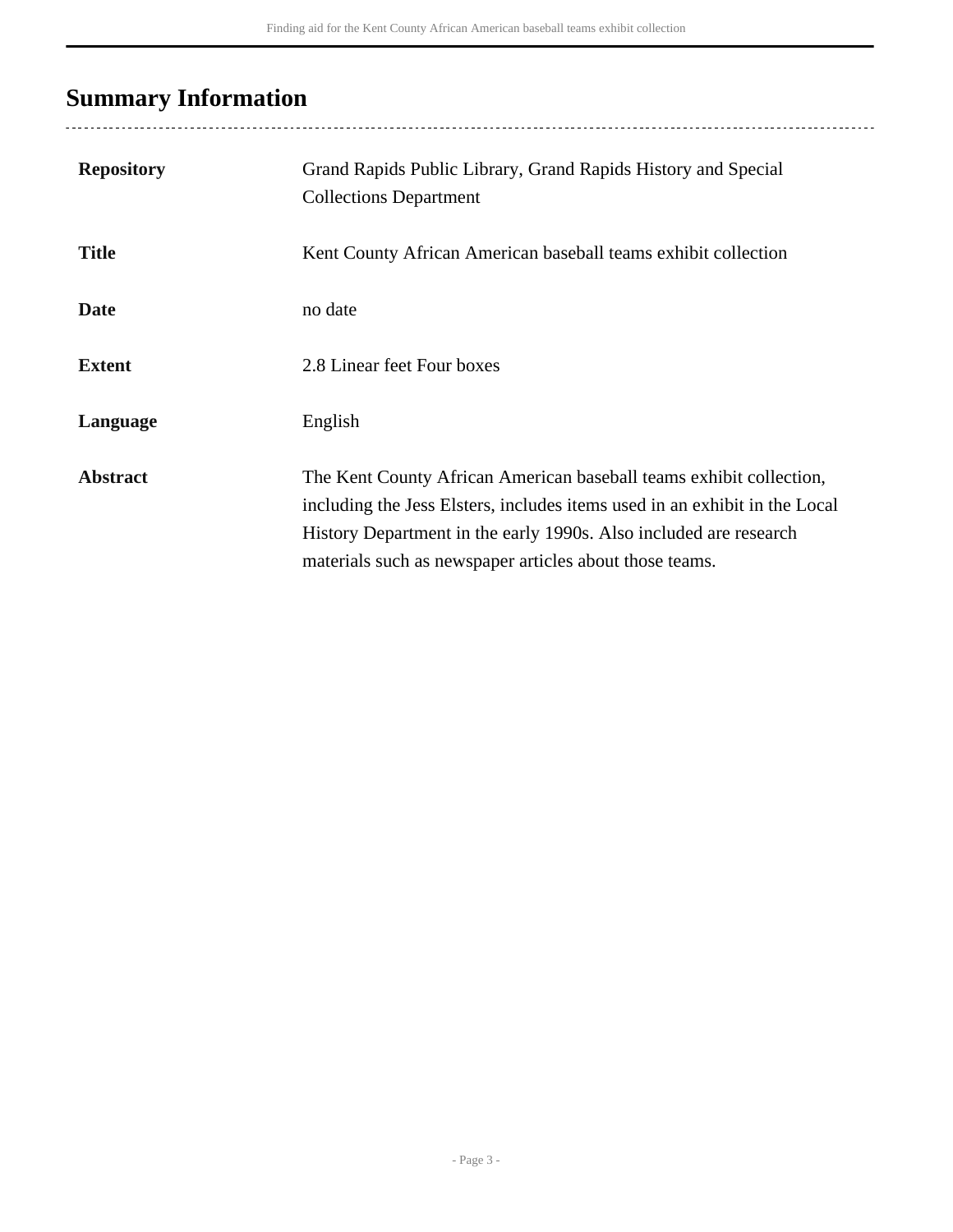## <span id="page-3-0"></span>**Administrative Information**

#### **Publication Information**

Grand Rapids Public Library, Grand Rapids History and Special Collections Department

#### **Immediate Source of Acquisition note**

Grand Rapids Public Library, Phillip Coleman and unknown. Accession numbers 1990.038; 1999.134; 00.[2326].1 and unknown.

### <span id="page-3-1"></span>**Related Materials**

#### **Related Archival Materials note**

See also Coll. 297, Box 10 for portrait photos from 1946.

See also Coll. 271, Grand Rapids Baseball Coll. Such as: Chicky Candy Bar Giants African American Baseball Team, n.d.

### <span id="page-3-2"></span>**Controlled Access Headings**

**Geographic Name(s)**

• Grand Rapids (Mich.) -- History

**Subject(s)**

- African Americans -- Michigan -- Grand Rapids
- Baseball -- Michigan -- Grand Rapids -- History
- Exhibitions -- Michigan -- Grand Rapids